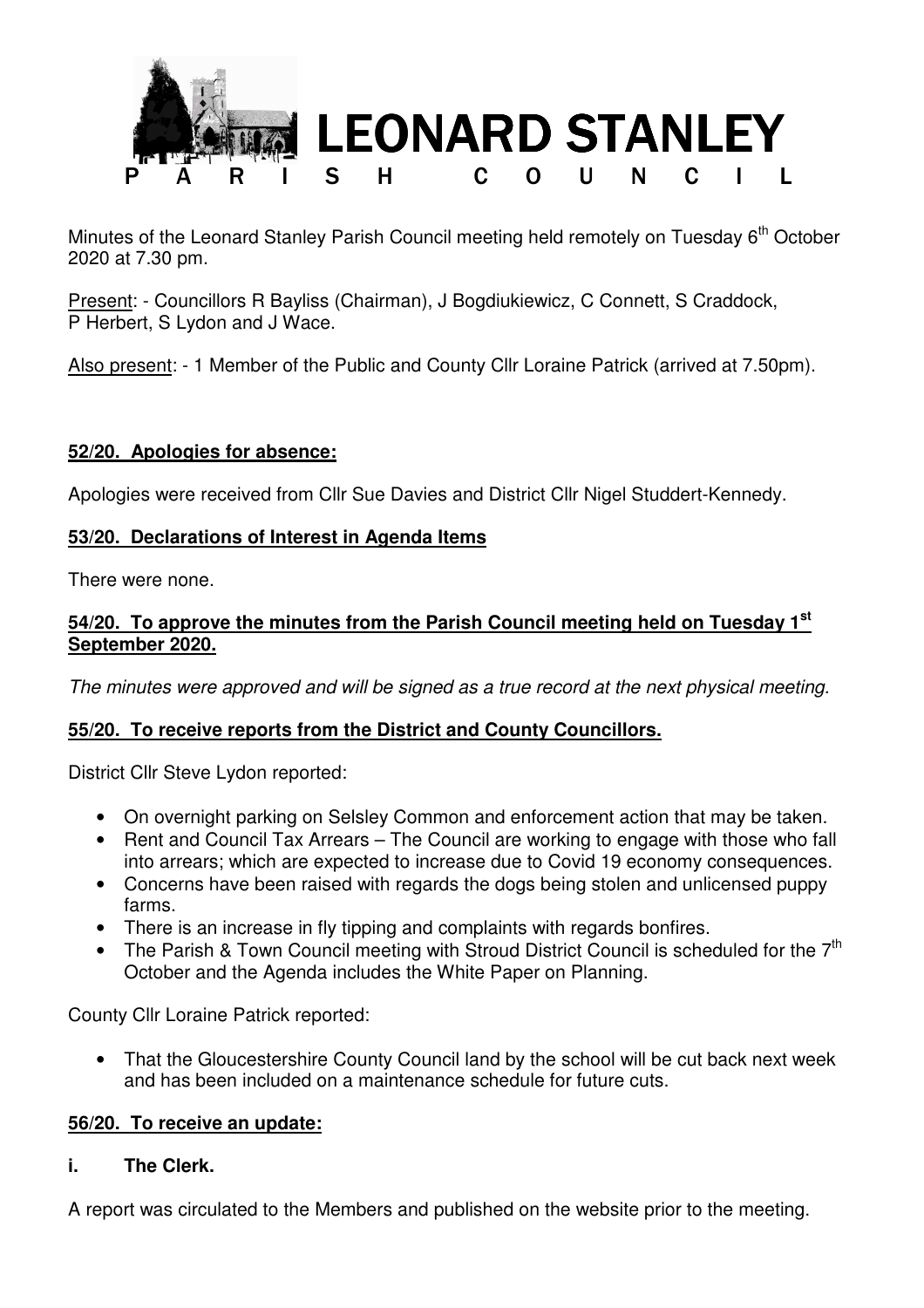The Clerk is to ask for an update on what action is to be taken from the Water Resources Engineer at Stroud District Council with regards to the flooding on the playing field.

**CLERK**

## **ii. Cllr John Wace.**

Cllr John Wace gave an update on the benches by the War Memorial and agreed to leave them as they are and review in the spring.

## **57/20. To consider correspondence received from Stonehouse Town Council with regards to supporting the re-opening of the Stroudwater Train Station.**

A letter from Stonehouse Town Council was considered regarding supporting the re-opening of the Stroudwater (Bristol Road) train station and asking that County Cllr Loraine Patrick ask for this to be included in the Gloucestershire County Council Local Transport Plan.

*The Council approved the request from Stonehouse Town Council (as detailed above).* 

## **58/20. To consider a request from St Swithun's Parochial Church Council, to support a Temporary Road Closure for Remembrance Sunday.**

The Parochial Church Council had requested that the Council apply for a Temporary Road Closure; the Clerk has submitted the necessary application to temporarily close part of Church Road (around the War Memorial) between  $9am - midday$  on Sunday  $8<sup>th</sup>$  November 2020. This is now out for formal consultation and confirms that Stroud District Council have kindly agreed to waive the normal fee.

*The Council were in support of the application.* 

The Clerk reported that the Church will still need volunteers to put the signs out and marshall the event and adhere to any regulations with regards to Covid 19.

Cllr Jan Bogdiukiewicz volunteered to put the road closure signs out. **JB**

#### **59/20. To consider correspondence from the Village Hall Management Committee with regards to car parking.**

Cllr Rob Bayliss sent the Members a briefing report along with the correspondence from the VHMC, prior to the meeting.

Cllr Phil Herbert sent the Members correspondence from the Treasurer of the Village Hall Management Committee to suggest that an area of the Village Hall be leased or transferred to the Parish Council to extend the Pavilion car park; it was noted this suggestion has not yet been considered by the Village Hall Trustees. Although this was not yet a formal proposal the Members considered the merits and agreed that they would not be in support of this idea; as it would only create a few more spaces, it would result in the loss of several trees and it would be expensive.

The Members felt that the Football Club needed to take responsibility for the managing of the car parking. The Clerk is to write to the Football Club (Seniors and Juniors). **CLERK**